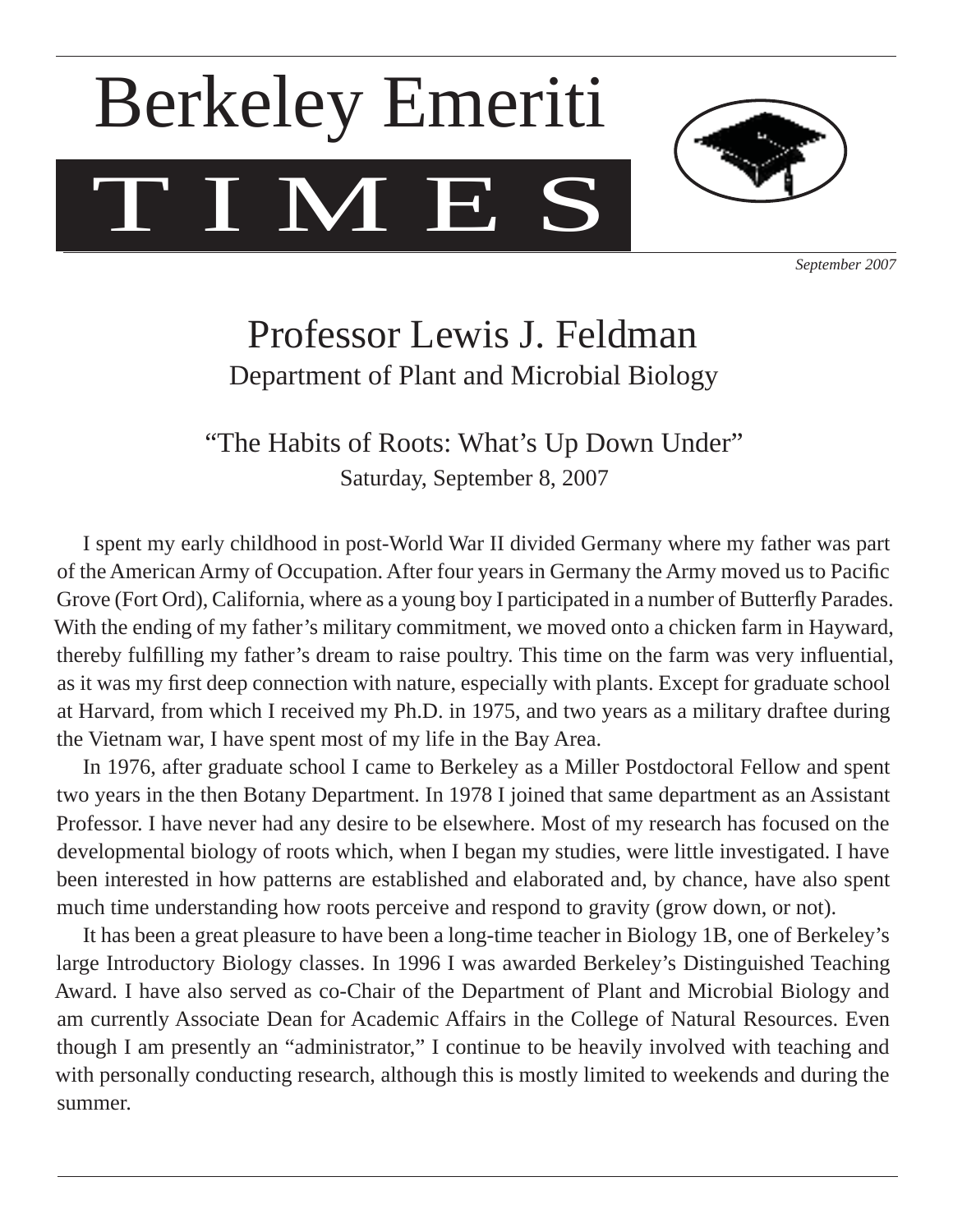#### UCB EMERITI ASSOCIATION EXECUTIVE COMMITTEE 2007-2008

President Richard Malkin

First Vice President George Goldman

Second Vice President George Leitmann

Treasurer Lawrence Grossman

> Secretary tbd

Berkeley Emeriti Times Editor Claude Babcock

> Members at Large John McNulty Karl Pister

CUCEA Representative Errol Mauchlan

Past UCBEA Presidents Errol Mauchlan Louise Taylor Larry Waldron

**Stewards** Betty Carpenter Sue Cork Mary Dee Vermeulen

Mailing Address UC Berkeley Emeriti Association 2 Boalt Hall, # 7200 Berkeley, CA 94720-7200

UCB Retirement Center Shelley Glazer, Executive Director André S. Porter, Administrative Specialist Meryl Sacks, Adminstrative Specialist

| <b>UCB Retirement Center</b> |
|------------------------------|
| 2 Boalt Hall, #7200          |
| Berkeley, CA 94720-7200      |
| 510/642-5461                 |
| 510/643-1460                 |
| thecenter.berkeley.edu       |
| emeriti@berkeley.edu         |
|                              |



Published before each meeting of the UC Berkeley Emeriti Association: To provide closer networking for members with meeting announcements, meeting reviews, executive committee actions, pertinent campus news, and to reach out to members who cannot attend the meetings.

| cannot attend the incentigs. |                       |
|------------------------------|-----------------------|
| Editor:                      | Claude Babcock        |
| Phone:                       | 510/848-3368          |
| Email:                       | cbabcock@berkeley.edu |
|                              |                       |

(**Note from the editor:** Due to technical difficulties, a transcript of Vice Chancellor and Provost Breslauer's speech on "Putin's Russia" on May 5 was not captured. We apologize that there is no write-up of his speech.)

### **Announcements From The UCBEA Executive Committee**

1. At the annual business luncheon meeting on May 5, 2007, the amendments to the UCBEA bylaws were approved by the members attending. A copy of the bylaws is available from the Retirement Center.

2. The UCBEA Executive Committee for the 2007-2008 academic year was also approved. The composition of the Executive Committee is given below, together with appropriate email addresses:

Second Vice President George Leitmann gleit@berkeley.edu Secretary tbd

President Richard Malkin dickm@nature.berkeley.edu First Vice President George Goldman goldman@are.berkeley.edu Treasurer Lawrence Grossman grossman@nuc.berkeley.edu

Past UCBEA Presidents Errol Mauchlan emauchlan@sbcglobal.net Louise Taylor let@berkeley.edu Larry Waldron lwaldron@berkeley.edu

#### Members at Large

Karl Pister pister@ce.berkeley.edu Jack McNulty jmcnulty@law.berkeley.edu

Berkeley Emeriti Times Editor—Claude Babcock

CUCEA Representative—Errol Mauchlan

**Stewards** Betty Carpenter Sue Cork Mary Dee Vermeulen

 At the September luncheon, UCBEA members will have an opportunity to vote to add the following people to the Executive Committee: Ann Jensen as Secretary; John Helms, Richard Herr, and Jack Kirsch as Members at Large.

 If you have issues that you think should be considered by the Executive Committee, please feel free to contact any of the members.

#### 3. The Dickson Emeriti Professorship

 We are pleased to recognize the appointment of Professor Emeritus Joseph Duggan as the first recipient on the Berkeley campus of the Dickson Emeriti Professorship. This Professorship was established over 50 years ago when Regent Edward Dickson set up a trust fund that included what was then termed "professorships." This involved a monetary award for an emeritus professor to fund active involvement in teaching, research and/or public service. Dickson was a UC Regent from 1913 to 1956, a term of 43 years that is the longest tenure of any UC Regent.

 The Dickson Emeriti Professorship is awarded annually to an emeritus faculty member who has an outstanding record of post-retirement contributions to the campus in any or all of the following areas: teaching, research and public or University service. The Professorship comes with a monetary award of \$10,000 to use in activities benefiting the campus.

 Nominees for the Professorship were solicited across the campus as well as from the membership at large, and we received several nominations of *continued at the top of page 3*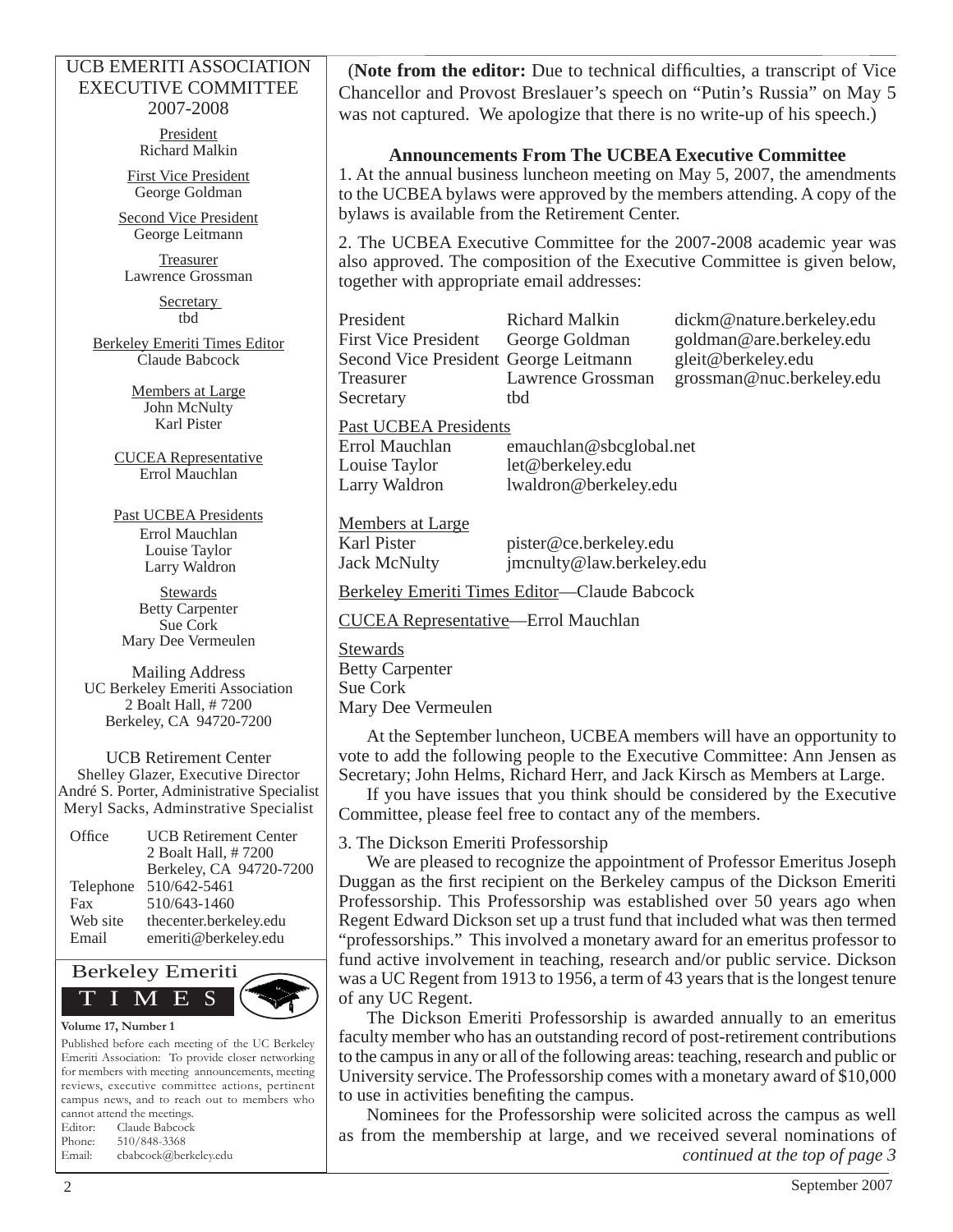outstanding individuals. Professor Emeritus Duggan was selected by an ad hoc review committee and his was name forwarded to the Executive Committee, which concurred with this recommendation. The appointment of Professor Emeritus Duggan was then reviewed by Executive Vice Chancellor Breslauer who also concurred with the UCBEA recommendation.

 Professor Emeritus Duggan was selected on the basis of his overall contributions to the campus community in the areas of teaching, research and service after his retirement as a regular faculty member. He has taught in two departments with the title of Professor in the Graduate School and has continued to mentor graduate students as a thesis adviser. Professor Duggan is currently on 18 dissertation committees, and two of his students have completed their dissertations since he retired. His scholarship in the general area of medieval literature continues to be extremely productive, with three major projects underway that overlap with his interests in French and Comparative Literature. Finally, Professor Duggan has continued his long-standing involvement with the Graduate Division through a variety of activities that are similar to those he did prior to his retirement.

 Professor Emeritus Joseph Duggan has an impressive record of post-retirement activity in several academic departments and in the Graduate Division. He sets a high standard for the Dickson Emeriti Professorship.

#### 4. Berkeley Distinguished Emeritus of the Year

 Professor Emeritus Karl Pister has been selected as the Berkeley Distinguished Emeritus of the Year. Professor Emeritus Pister has an extensive record of involvement in campus activities since his retirement, and there is no sign he is letting up on any of these. His most recent contribution to the campus has been as the leader of the Memorial Stadium Advisory Committee for the Southeast Campus Integrated Projects. This has involved him in projects related to the Cal athletics program, Boalt Hall, and the Haas School of Business. His broad experience and expertise have allowed him to interact with members of the community and supporters of athletic programs as well as donors to professional schools. He has also continued to be engaged in the College of Engineering, with a particular emphasis on increasing the diversity of students in the College. Professor Emeritus Pister is an example of involvement that few can come close to matching; for this continued effort, he has been selected as the Distinguished Emeritus of the Year.

#### **Emeriti Parking Fees**

 Last December the Academic Senate committees on University Emeriti Relations (UER) and Faculty Welfare (FWEL) submitted a joint memorandum to the Chair of the Berkeley Division requesting that each of the above Senate committees have a representative on the Chancellor's Joint Oversight Committee on Parking and Transportation. Beginning with the 2007-8 academic year, UER will be represented on the Joint Committee by the incoming UER Chair, Calvin Moore.

 The joint UER/FWEL memorandum also requested an examination of Parking and Transportation's budget to see how the collected parking fees compare with disbursements. Associate Vice Chancellor Ron Coley and the new Director of Parking, Noel Pinto, in a new spirit of transparency, agreed to this and very recently presented to UER the budget projected for the coming year. Total expenditures of about \$14.5 million exceed revenues by about \$400 thousand. However, Director Pinto is confident that reforms already undertaken will close the gap. The annual parking fee discount to emeriti of about \$1000 amounts to \$305 thousand loss in revenue (305 emeriti buy annual permits), but both AVC Coley and Director Pinto emphatically dismissed any idea of eliminating the emeriti discount to help balance the budget.

 AVC Coley stressed that he and Director Pinto will operate on principles of equity and transparency and have agreed to meet with UER regularly. We are gratified by their demonstration of transparency on the budget and willingness to engage in frank discussion. However, the principle of equity espoused by the Joint Oversight Committee, meaning that fees are set according to the value of the parking space and not on the status of the user, does not provide for emeriti discounts. We take exception; recognition of different roles and status is well ingrained in campus practices. AVC Coley promised that the Oversight Committee would give our views serious consideration.

*Larry Waldron, Chair UER, 2006-2007*

#### **Fall 2007 Noon Concerts**

All concerts are 12:15-1:00pm in Hertz Hall; doors open at 11:55; admission is free. Info: http://music.berkeley.edu/calendar Phone: (510)642-4864 Email: concerts@berkeley.edu To receive a weekly email about upcoming Music Department events join our listserve. Send an email message to: majordomo@listlink.berkeley.edu In the body of the message enter: subscribe musicevents